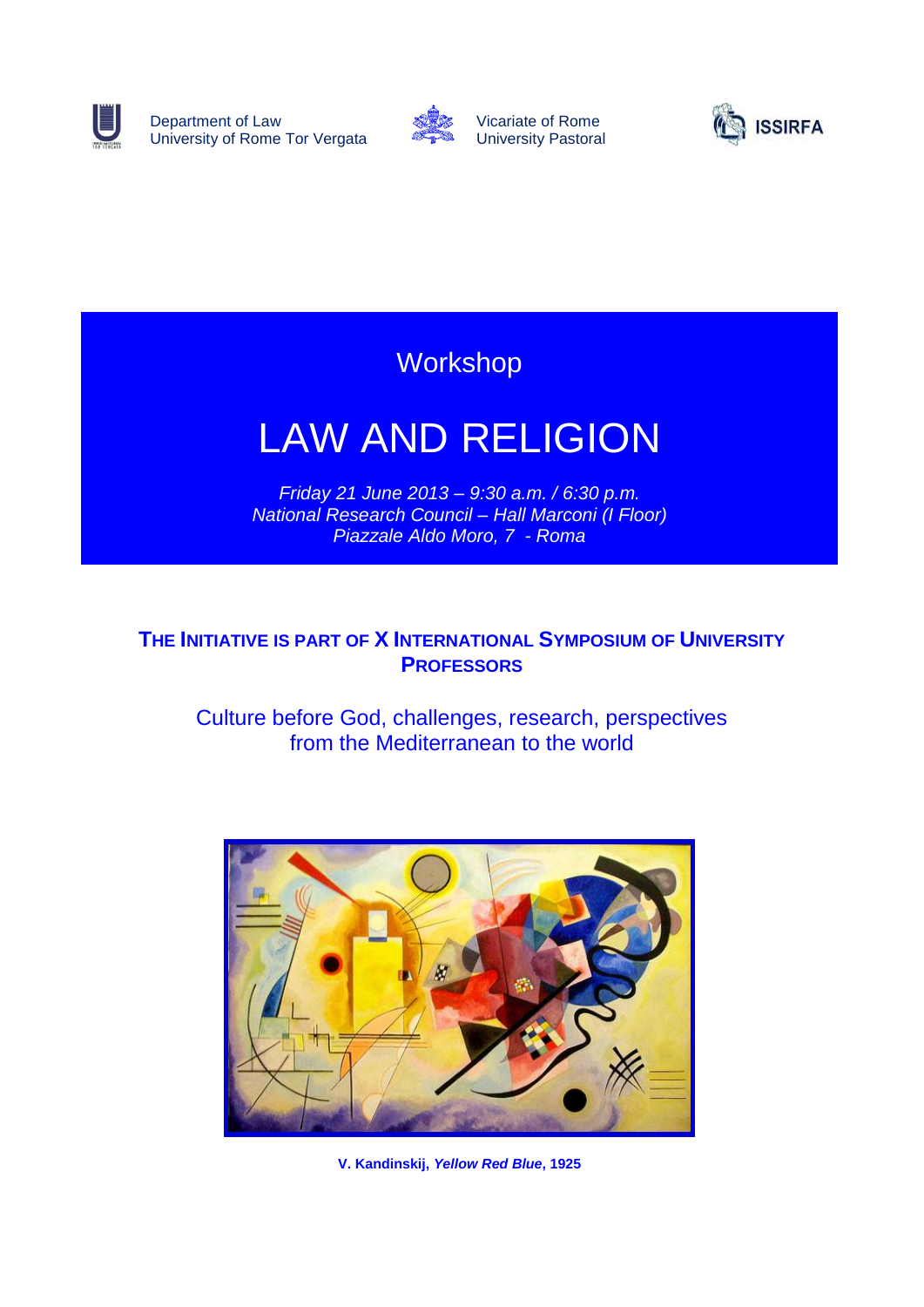#### **PRESENTATION**

The relationship between law and religion is an actual and thorny problem, especially in the light of the development, in the Euro-Mediterranean area, of multiple ethical and religious feelings which have generated more and more complex and elaborate, as a result of the relevant migratory flows characterizing the present articulated relations. All this is the result of the relevant migrations which characterize the present situation.

The debate over the space to acknowledge juridical expectations deriving from the encounter/confrontation of different religions and cultures regards, among other issues, international, constitutional, regional and maritime laws.

Starting from theoretical, philosophical and legal considerations, this workshop aims at analyzing the links between the religious and juridical aspects of Mediterranean and European States.

The first session will examine the connection between religion and law in the light of the revolutions in North-African countries, with a special attention to gender and childhood rights.

The second session will be instead dedicated to the analysis of the concepts of pluralism and freedom of worship in the context of European public space, with a special attention to the experiences of several Euro-Mediterranean States, Italy among them.

#### **Contacts:**

Vera Belloni (Director's Secretary) 0649937700 segreteria@issirfa.cnr.it

Cinzia Spaziani (Media Relations Contact) 0649937729 [cinzia.spaziani@cnr.it](mailto:cinzia.spaziani@cnr.it)

Antonio Ortenzi e Maurizio Zamponi (Technical, Logistics Support) 0649937740/7708

Maria Matilde Cosenza (Administrative Secretary) 0649937702/06490756 mariamatilde.cosenza@cnr.it

Stefania Calisi e Milena Guglielmi (Organizing Staff and Web Support) 0649937709/7719

**\_\_\_\_\_\_\_\_\_\_\_\_\_\_\_\_\_\_\_\_\_\_\_\_\_\_\_\_\_\_\_\_\_\_\_\_\_\_\_\_\_\_\_\_\_\_\_\_\_\_\_\_\_\_\_\_\_\_\_\_\_\_\_\_\_\_\_\_\_\_\_\_\_\_\_\_\_\_\_\_\_\_\_\_\_\_\_\_\_\_\_\_\_\_\_\_\_\_\_\_\_\_\_\_\_\_\_\_**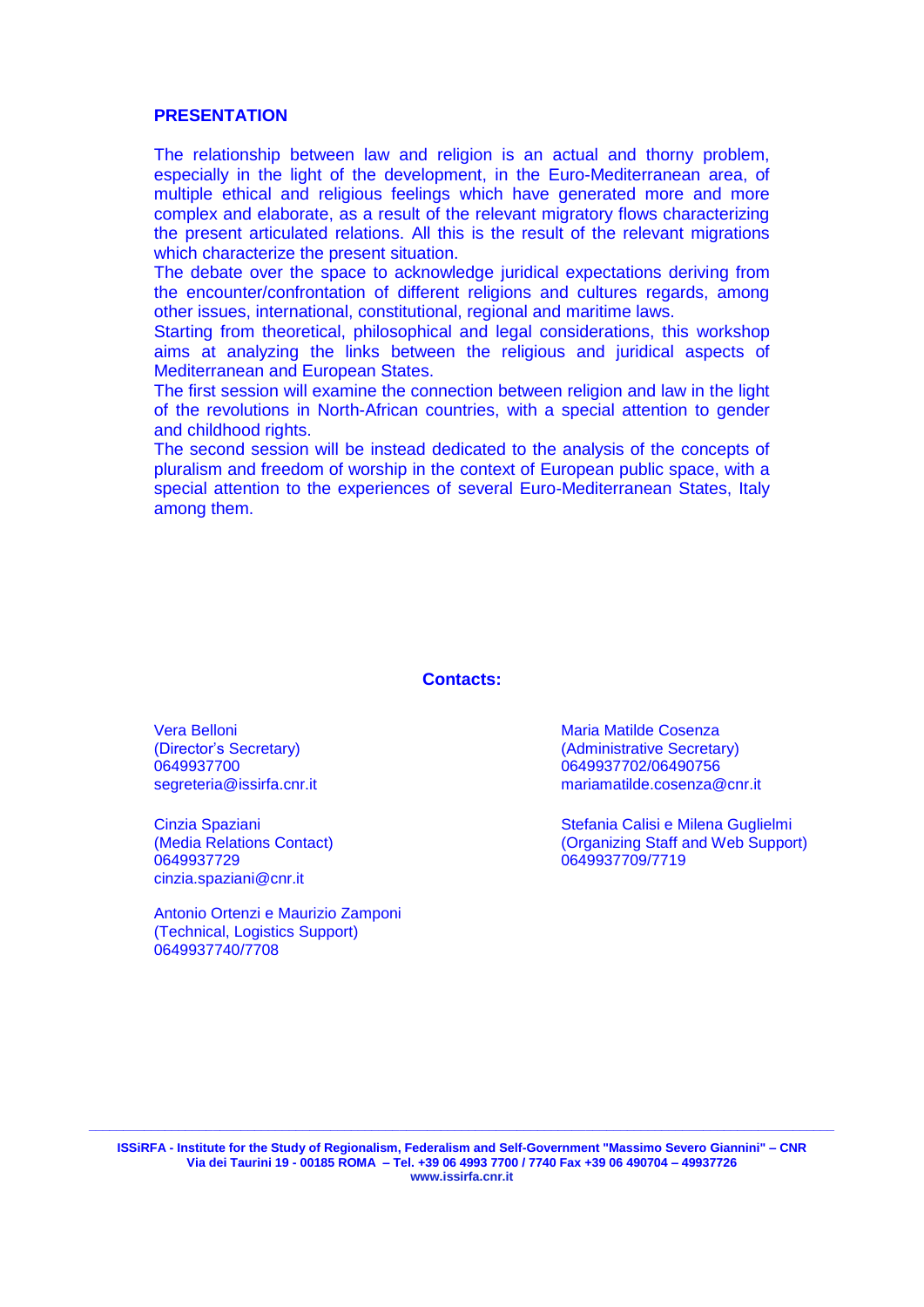## **Program of the Symposium**

## **Thursday 20th June 2013**

#### **16:00 OPENING CEREMONY– Sala della Protomoteca, Campidoglio**

**WELCOMING SPEECHES On.le Ignazio Marino** – Mayor of Rome **On.le Nicola Zingaretti** – President, Latium Region **Prof. Hani Mourtada** – Former Rector Damascus University (Syria)

**INTRODUCTORY SPEECHES S. Em. Card. Agostino Vallini** – Vicar General of His Holiness for the Diocese of Rome **On.le Maria Chiara Carrozza** – Minister of Education, University and Research of the Italian Republic (MIUR)

**LECTIO MAGISTRALIS Prof. Grace Davie** – University of Exeter

**MODERATOR Prof. Cesare Mirabelli** – University of Rome Tor Vergata

*With the participation of the* UNINETTUNO WORLD ORCHESTRA, conducted by **M.° Nouredine Fatty**

#### **Workshop**

## **Department of Law, University of Rome Tor Vergata Institute for the Study of Regionalism, Federalism and Self-Government of the National Research Council (ISSiRFA-CNR)**

### **LAW AND RELIGION**

#### **Friday 21st June 2013**

#### **9:30 Welcoming speeches**

**Prof. Luigi Nicolais** – President of CNR **Prof. Renato Lauro** – Rector of University of Rome Tor Vergata **Prof. Gian Piero Milano** – Director of Department of Law – University of Rome Tor Vergata **Prof. Riccardo Pozzo** – Director of Department of Human and Social Science, Cultural Heritage of **CNR** 

#### **10:00 CULTURE, RELIGIONS, DEMOCRATIC INSTITUTIONS. FROM THE MEDITERRANEAN TO THE WORLD**

**CHAIR**

**Prof. Elda Turco Bulgherini** – University of Rome Tor Vergata

**INTRODUCING Prof. Agata C. Amato Mangiameli** – University of Rome Tor Vergata

*Religione e diritto nelle rivoluzioni arabo-islamiche* **Prof. Antonio Cantaro, Dott. Federico Losurdo** – University of Urbino

*Syrie: l'équilibre de la terreur* **Dr. Randa Kassis** – President of the Pluralistic Society Movement

*Women's rights in the Central African Republic* **Prof. Mathias Barthelemy Morouba** – University of Bangui

#### **11:45 COFFEE BREAK**

*Religious rights in modern Bulgaria: legal guarantees and deficits* **Prof. Maria Yordanova** – Center for the study of Democracy of Sofia

*Debate on Religion, Law and Gender in Tunisia post Revolution* **Prof. Amel Grami** – University of Manouba

*I diritti dell'infanzia nel mondo islamico e la legge Wadima negli Emirati arabi uniti* **Prof. Valentina Colombo** – European University of Rome

#### **13:30 LUNCH**